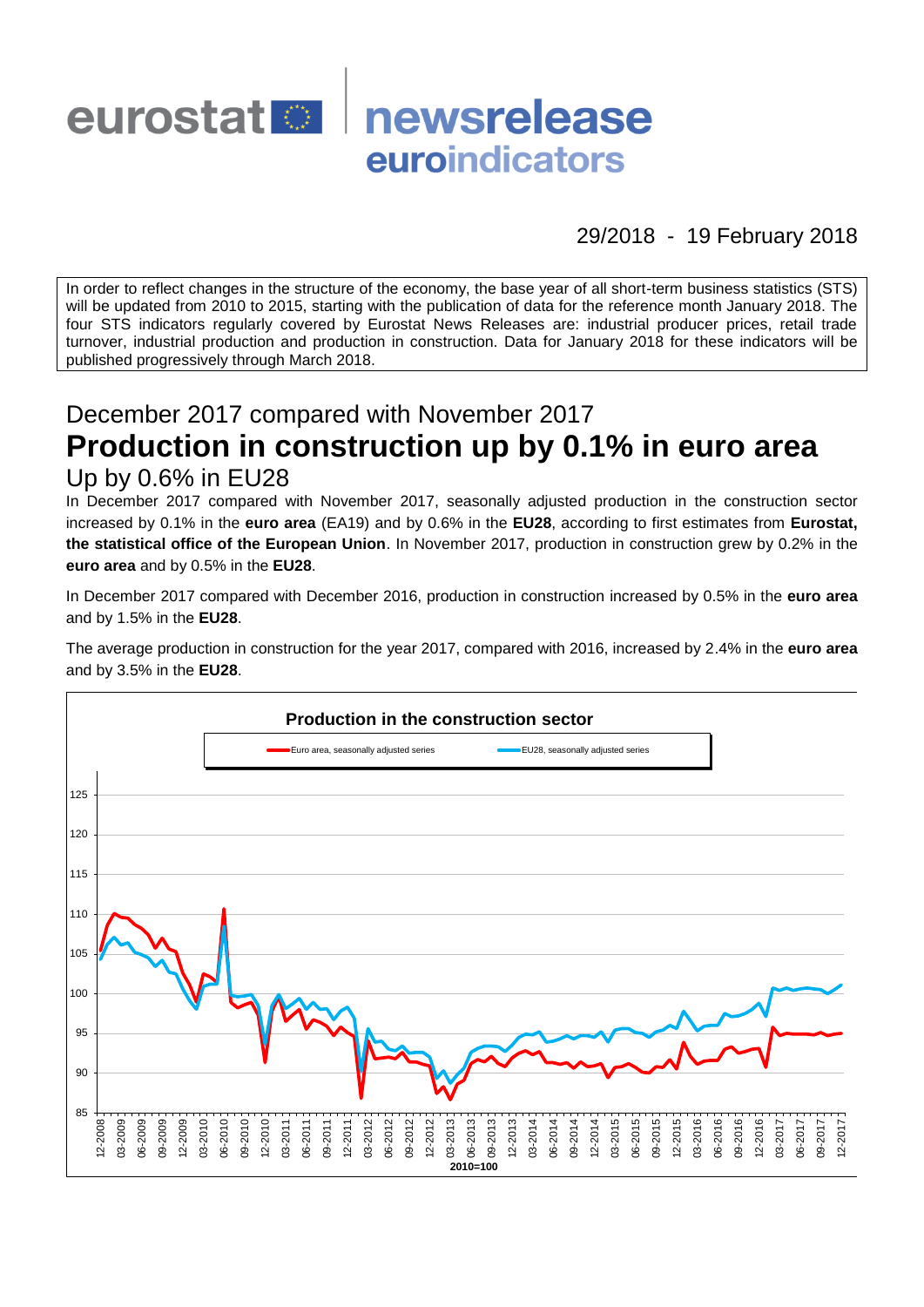## **Monthly comparison by construction sector and by Member State**

The increase of 0.1% in production in construction in the **euro area** in December 2017, compared with November 2017, is due to building construction rising by 0.5%, while civil engineering fell by 1.1%.

In the **EU28,** the increase of 0.6% is due to civil engineering rising by 1.5% and building construction by 0.5%.

Among Member States for which data are available, the highest increases in production in construction were recorded in **Romania** (+4.5%), **France** (+4.2%) and **Hungary** (+3.9%), and the largest decreases in **Slovakia** (-5.5%), **Spain** (-4.4%) and **Bulgaria** (-3.0%).

#### **Annual comparison by construction sector and by Member State**

The increase of 0.5% in production in construction in the **euro area** in December 2017, compared with December 2016, is due to building construction rising by 1.4%, while civil engineering fell by 2.6%.

In the **EU28**, the increase of 1.5% is due to civil engineering rising by 1.8% and building construction by 1.5%.

Among Member States for which data are available, the highest increases in production in construction were recorded in **Hungary** (+35.0%), **Slovenia** (+21.2%) and **Poland** (+18.3%), and the largest decreases in **Spain** (-13.4%) and **Bulgaria** (-4.1%).

#### Geographical information

The **euro area** (EA19) includes Belgium, Germany, Estonia, Ireland, Greece, Spain, France, Italy, Cyprus, Latvia, Lithuania, Luxembourg, Malta, the Netherlands, Austria, Portugal, Slovenia, Slovakia and Finland.

The **European Union** (EU28) includes Belgium, Bulgaria, the Czech Republic, Denmark, Germany, Estonia, Ireland, Greece, Spain, France, Croatia, Italy, Cyprus, Latvia, Lithuania, Luxembourg, Hungary, Malta, the Netherlands, Austria, Poland, Portugal, Romania, Slovenia, Slovakia, Finland, Sweden and the United Kingdom.

Estonia, Ireland, Greece, Croatia, Cyprus, Latvia, Lithuania and Malta are not required to supply monthly data under Council Regulation 1165/98.

#### Methods and definitions

The **index of production in construction** approximates the evolution of the volume of production within the sector, broken down into building construction and civil engineering.

**Seasonally adjusted** euro area and EU series are calculated by aggregating the seasonally adjusted national data. Eurostat carries out the seasonal adjustment of the data for those countries that do not adjust their data for seasonal effects.

The monthly index as presented in this News Release is calculated only on the basis of the data of those countries reporting monthly data. Missing observations from Member States for recent months are estimated for the calculation of the euro area and the EU aggregates.

#### Revisions and timetable

Data of previous months have been revised compared with those issued in News Release [12/2018](http://ec.europa.eu/eurostat/documents/2995521/8593512/4-17012018-BP-EN.pdf/03545ef3-5c48-456d-bede-2451e25b4e9b) of 17 January 2018. The monthly percentage change for November 2017 has been revised from +0.5% to +0.2% in the euro area and from +0.6% to +0.5% in the EU28. The annual percentage change has been revised from +2.7% to +2.9% in the euro area and from +2.7% to +3.1% in the EU28.

#### For more information

Eurosta[t database section](http://ec.europa.eu/eurostat/web/short-term-business-statistics/data/database) on short-term business statistics Eurosta[t Statistics Explained article](http://ec.europa.eu/eurostat/statistics-explained/index.php/Construction_production_(volume)_index_overview) on the production in construction index Th[e weights of the Member States](https://circabc.europa.eu/w/browse/5e6d1e48-056c-4c6a-8278-3ab138bcf575) in the EU and euro area aggregates (See file EU-28\_EA-19 \_NEWS\_RELEASE\_WEIGHTINGS\_2010) Eurostat €-indicator[s release calendar](http://ec.europa.eu/eurostat/news/release-calendar)

#### Issued by: **Eurostat Press Office**

**Romina BRONDINO Tel: +352-4301-33 444 [eurostat-pressoffice@ec.europa.eu](mailto:eurostat-pressoffice@ec.europa.eu)** For further information on data:

**Marko CIP Tel: +352-4301-34 858 [marko.cip@ec.europa.eu](mailto:marko.cip@ec.europa.eu)**

**Media requests**: Eurostat media support / Tel: +352-4301-33 408 / [eurostat-mediasupport@ec.europa.eu](mailto:eurostat-mediasupport@ec.europa.eu)

[EurostatStatistics](http://www.facebook.com/EurostatStatistics) [ec.europa.eu/eurostat/](http://ec.europa.eu/eurostat/) [@EU\\_Eurostat](http://twitter.com/EU_Eurostat)

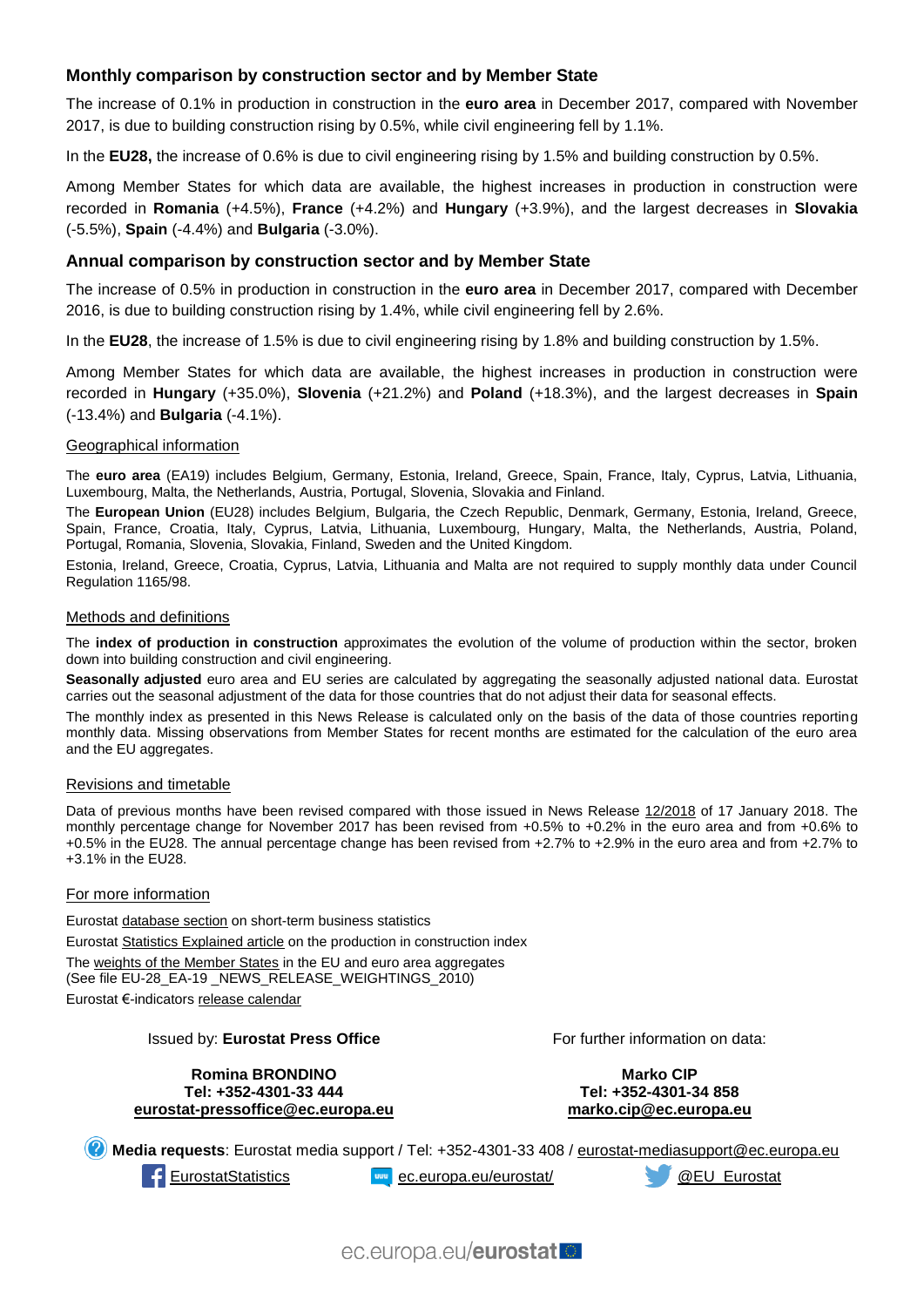## **Production in construction**

% change compared with the previous quarter / previous month\*

|                    | $Q1-17$          | $Q2-17$ | $Q3-17$ | Q4-17            | <b>Jul-17</b> | Aug-17           | Sep-17 | <b>Oct-17</b>    | <b>Nov-17</b> | Dec-17 |
|--------------------|------------------|---------|---------|------------------|---------------|------------------|--------|------------------|---------------|--------|
| <b>EA19</b>        |                  |         |         |                  |               |                  |        |                  |               |        |
| Total construction | 1.0 <sub>l</sub> | 1.3     | $-0.1$  | 0.0              | 0.0           | $-0.1$           | 0.3    | $-0.4$           | 0.2           | 0.1    |
| <b>Building</b>    | 1.2              | 1.2     | 0.0     | 0.0              | 0.0           | $-0.1$           | 0.2    | $-0.3$           | 0.0           | 0.5    |
| Civil engineering  | 0.4              | 1.3     | $-0.5$  | 0.5              | $-0.5$        | 0.2 <sub>0</sub> | 0.2    | $-0.1$           | 1.2           | $-1.1$ |
| <b>EU28</b>        |                  |         |         |                  |               |                  |        |                  |               |        |
| Total construction | 1.4              | 1.1     | 0.0     | 0.0              | 0.1           | $-0.1$           | $-0.1$ | $-0.5$           | 0.5           | 0.6    |
| <b>Building</b>    | 1.9 <sup>1</sup> | 0.8     | 0.3     | $-0.4$           | 0.5           | $-0.2$           | $-0.3$ | $-0.6$           | 0.5           | 0.5    |
| Civil engineering  | 0.6              | 1.6     | $-0.4$  | 1.0 <sub>l</sub> | $-1.2$        | 0.4              | 0.2    | 0.2 <sub>0</sub> | 0.0           | 1.5    |

The source datasets are availabl[e here](http://appsso.eurostat.ec.europa.eu/nui/show.do?query=BOOKMARK_DS-069621_QID_-1D55C035_UID_-3F171EB0&layout=TIME,C,X,0;GEO,L,Y,0;NACE_R2,L,Y,1;INDIC_BT,L,Z,0;S_ADJ,L,Z,1;UNIT,L,Z,2;INDICATORS,C,Z,3;&zSelection=DS-069621UNIT,PCH_SM;DS-069621S_ADJ,CA;DS-069621INDICATORS,OBS_FLAG;DS-069621INDIC_BT,PROD;&rankName1=UNIT_1_2_-1_2&rankName2=INDIC-BT_1_2_-1_2&rankName3=INDICATORS_1_2_-1_2&rankName4=S-ADJ_1_2_-1_2&rankName5=TIME_1_0_0_0&rankName6=GEO_1_0_0_1&rankName7=NACE-R2_1_2_1_1&sortR=ASC_-1_FIRST&sortC=ASC_-1_FIRST&rStp=&cStp=&rDCh=&cDCh=&rDM=true&cDM=true&footnes=false&empty=false&wai=false&time_mode=ROLLING&time_most_recent=true&lang=EN&cfo=%23%23%23%2C%23%23%23.%23%23%23) (quarterly data) an[d here](http://appsso.eurostat.ec.europa.eu/nui/show.do?query=BOOKMARK_DS-069591_QID_58C109BA_UID_-3F171EB0&layout=TIME,C,X,0;GEO,L,Y,0;NACE_R2,L,Y,1;INDIC_BT,L,Z,0;S_ADJ,L,Z,1;UNIT,L,Z,2;INDICATORS,C,Z,3;&zSelection=DS-069591INDICATORS,OBS_FLAG;DS-069591S_ADJ,CA;DS-069591INDIC_BT,PROD;DS-069591UNIT,PCH_SM;&rankName1=UNIT_1_2_-1_2&rankName2=INDIC-BT_1_2_-1_2&rankName3=INDICATORS_1_2_-1_2&rankName4=S-ADJ_1_2_-1_2&rankName5=TIME_1_0_0_0&rankName6=GEO_1_0_0_1&rankName7=NACE-R2_1_2_1_1&sortR=ASC_-1_FIRST&sortC=ASC_-1_FIRST&rStp=&cStp=&rDCh=&cDCh=&rDM=true&cDM=true&footnes=false&empty=false&wai=false&time_mode=ROLLING&time_most_recent=true&lang=EN&cfo=%23%23%23%2C%23%23%23.%23%23%23) (monthly data).

| <b>Total construction</b> | $Q1-17$          | $Q2-17$          | $Q3-17$          | $Q4-17$ | $Jul-17$         | <b>Aug-17</b>    | <b>Sep-17</b> | <b>Oct-17</b>    | <b>Nov-17</b>    | <b>Dec-17</b> |
|---------------------------|------------------|------------------|------------------|---------|------------------|------------------|---------------|------------------|------------------|---------------|
| <b>EA19</b>               | 1.0              | 1.3              | $-0.1$           | 0.0     | $\overline{0.0}$ | $-0.1$           | 0.3           | $-0.4$           | 0.2              | 0.1           |
| <b>EU28</b>               | 1.4              | 1.1              | 0.0              | 0.0     | 0.1              | $-0.1$           | $-0.1$        | $-0.5$           | 0.5              | 0.6           |
| <b>Belgium</b>            | $-3.8$           | 4.9              | 0.1              | 1.0     | 0.4              | $-0.3$           | 0.1           | 1.1              | 0.1              | $-0.5$        |
| <b>Bulgaria</b>           | 2.7              | 4.4              | 0.7              | $-0.1$  | 0.0              | $-0.5$           | $-0.3$        | 2.3              | $-1.6$           | $-3.0$        |
| <b>Czech Republic</b>     | 0.3              | $\overline{3.5}$ | $-3.1$           | 1.4     | $-2.5$           | $\overline{0.0}$ | $-2.1$        | $\overline{3.0}$ | 0.4              | $-1.1$        |
| <b>Denmark</b>            | 0.3              | 1.4              | 0.9              |         | 2.2              | 0.3              | 1.1           | 0.2              | $\overline{0.8}$ |               |
| Germany                   | 4.0              | 3.1              | $-1.1$           | $-1.0$  | $-0.3$           | $-0.4$           | 0.4           | $-1.1$           | 0.9              | $-1.7$        |
| Estonia**                 | 16.0             | $-1.8$           | $1.0$            |         |                  |                  |               |                  |                  | ÷             |
| Ireland**                 | 6.5              | 3.0              | 6.1              |         |                  |                  |               |                  |                  | ÷             |
| Greece**                  | $-8.2$           | $-7.7$           | $-18.8$          |         |                  |                  |               |                  |                  | ÷             |
| Spain                     | $-1.0$           | $-0.5$           | $-0.4$           | $-3.8$  | $-0.7$           | $-1.0$           | 0.5           | $-1.9$           | $-0.7$           | $-4.4$        |
| <b>France</b>             | $-0.2$           | 1.2              | 0.2              | 1.8     | 0.6              | 0.1              | 0.1           | 0.4              | $-0.3$           | 4.2           |
| Croatia**                 | 0.7              | $-0.6$           | $-0.1$           |         |                  |                  |               |                  |                  | ÷             |
| <b>Italy</b>              | 0.6              | $-0.7$           | 1.2              | C       | 0.1              | 2.1              | $-0.7$        | $-0.4$           | c                | $\mathbf c$   |
| Cyprus**                  | 12.3             | $-2.2$           | $-2.6$           |         |                  |                  |               |                  |                  | ÷             |
| Latvia**                  | 4.0              | 5.6              | 6.2              | 3.5     |                  |                  |               |                  |                  |               |
| Lithuania**               | 2.3              | 1.0              | 1.9              | 2.5     |                  |                  |               |                  |                  | ÷             |
| Luxembourg                | $-5.1$           | 6.1              | $-0.7$           |         | $-1.5$           | 0.1              | 1.3           | 1.0              | $-0.7$           |               |
| <b>Hungary</b>            | 10.0             | 7.2              | 6.5              | 7.4     | $-1.3$           | 10.6             | $-4.0$        | 6.8              | $-1.8$           | 3.9           |
| Malta**                   | 2.8              | 7.2              | $-0.1$           | 0.7     |                  |                  |               |                  |                  |               |
| <b>Netherlands</b>        | 1.4              | 1.2              | $\overline{0.8}$ | 1.9     | $-0.6$           | $-0.2$           | 1.2           | 0.3              | 1.7              | $-0.8$        |
| <b>Austria</b>            | $\overline{1.1}$ | $\overline{2.8}$ | 0.1              |         | $-0.1$           | $-0.5$           | 0.6           | 2.1              | $-1.4$           |               |
| Poland                    | 7.5              | 3.0              | 4.2              | 2.4     | 4.0              | $-1.0$           | $-0.8$        | $-0.4$           | 4.0              | 3.1           |
| Portugal                  | 2.9              | $-1.9$           | 1.0              | 0.6     | 0.6              | 0.2              | 0.2           | $0.0\,$          | $-0.4$           | 2.3           |
| Romania                   | 2.7              | $-3.1$           | $-0.8$           | $-1.7$  | $-0.1$           | $-1.4$           | $-4.1$        | $-1.2$           | $\overline{2.0}$ | 4.5           |
| Slovenia                  | 6.4              | 7.4              | $-3.7$           | 14.4    | $-7.3$           | $-3.1$           | 4.2           | 9.7              | 5.1              | $-2.4$        |
| <b>Slovakia</b>           | 7.8              | 0.1              | $-0.8$           | 2.4     | 1.1              | $-1.2$           | $-2.6$        | 5.6              | 1.4              | $-5.5$        |
| <b>Finland</b>            | 3.2              | $-0.2$           | 0.8              | C       | 1.1              | 1.0              | 0.1           | $-1.0$           | 2.0              | $\mathbf c$   |
| Sweden                    | $\overline{0.1}$ | 5.3              | $-0.2$           | $-0.8$  | 4.7              | $-8.0$           | 2.6           | $-2.6$           | 2.9              | 3.2           |
| <b>United Kingdom</b>     | $\overline{2.4}$ | $-0.5$           | $-0.2$           | $-0.8$  | $-0.8$           | 1.3              | $-1.3$        | $-0.8$           | 0.1              | 1.6           |
| <b>Norway</b>             | 0.8              | 1.0              | $\overline{0.9}$ | 1.6     |                  |                  |               |                  |                  |               |
| <b>Switzerland</b>        | 1.6              | $-0.3$           | $-0.4$           |         |                  |                  |               |                  |                  | Ŧ             |

\* Calendar and seasonally adjusted

\*\* These Member States are not required to supply monthly data under Council Regulation 1165/98

: Data not available

c Confidential

The source datasets are available [here](http://appsso.eurostat.ec.europa.eu/nui/show.do?query=BOOKMARK_DS-069591_QID_6FE2C2A1_UID_-3F171EB0&layout=TIME,C,X,0;GEO,L,Y,0;INDIC_BT,L,Z,0;S_ADJ,L,Z,1;UNIT,L,Z,2;NACE_R2,L,Z,3;INDICATORS,C,Z,4;&zSelection=DS-069591NACE_R2,F;DS-069591INDICATORS,OBS_FLAG;DS-069591S_ADJ,SCA;DS-069591INDIC_BT,PROD;DS-069591UNIT,PCH_PRE;&rankName1=UNIT_1_2_-1_2&rankName2=INDIC-BT_1_2_-1_2&rankName3=INDICATORS_1_2_-1_2&rankName4=S-ADJ_1_2_-1_2&rankName5=NACE-R2_1_2_1_1&rankName6=TIME_1_0_0_0&rankName7=GEO_1_2_0_1&sortC=ASC_-1_FIRST&rStp=&cStp=&rDCh=&cDCh=&rDM=true&cDM=true&footnes=false&empty=false&wai=false&time_mode=ROLLING&time_most_recent=true&lang=EN&cfo=%23%23%23%2C%23%23%23.%23%23%23) (quarterly data) and here (monthly data).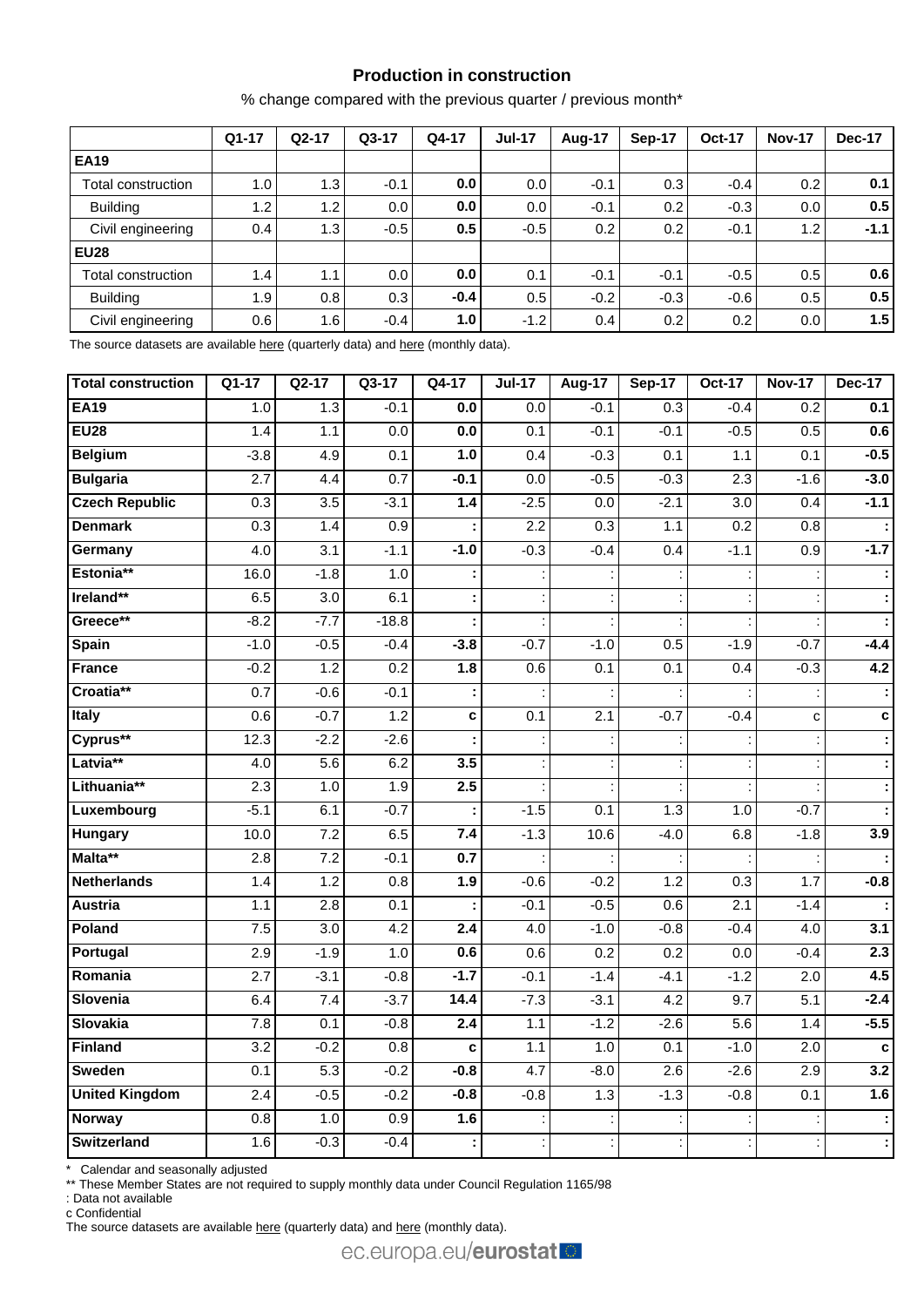## **Production in construction**

% change compared with the same quarter / the same month of the previous year\*

|                    | $Q1-17$ | $Q2-17$ | $Q3-17$ | Q4-17            | <b>Jul-17</b> | Aug-17 | Sep-17 | <b>Oct-17</b> | <b>Nov-17</b> | <b>Dec-17</b> |
|--------------------|---------|---------|---------|------------------|---------------|--------|--------|---------------|---------------|---------------|
| <b>EA19</b>        |         |         |         |                  |               |        |        |               |               |               |
| Total construction | 1.9     | 3.6     | 3.0     | 1.9              | 2.7           | 2.1    | 3.6    | 2.3           | 2.9           | 0.5           |
| <b>Building</b>    | 1.3     | 3.8     | 3.6     | 2.4              | 3.2           | 2.3    | 4.1    | 2.4           | 2.8           | 1.4           |
| Civil engineering  | 4.2     | 2.8     | 0.9     | 1.0 <sub>l</sub> | 0.9           | 1.1    | 1.6    | 1.8           | 3.8           | $-2.6$        |
| <b>EU28</b>        |         |         |         |                  |               |        |        |               |               |               |
| Total construction | 3.3     | 4.6     | 3.9     | 2.5              | 4.0           | 4.2    | 3.6    | 3.1           | 3.1           | 1.5           |
| <b>Building</b>    | 3.3     | 4.9     | 4.5     | 2.6              | 4.4           | 4.5    | 4.1    | 2.9           | 3.2           | 1.5           |
| Civil engineering  | 4.1     | 4.2     | 2.4     | 2.7              | 2.3           | 3.5    | 2.6    | 4.2           | 3.1           | 1.8           |

The source datasets are availabl[e here](http://appsso.eurostat.ec.europa.eu/nui/show.do?query=BOOKMARK_DS-069621_QID_66F9A0D6_UID_-3F171EB0&layout=TIME,C,X,0;GEO,L,Y,0;NACE_R2,L,Y,1;INDIC_BT,L,Z,0;S_ADJ,L,Z,1;UNIT,L,Z,2;INDICATORS,C,Z,3;&zSelection=DS-069621UNIT,PCH_SM;DS-069621S_ADJ,CA;DS-069621INDICATORS,OBS_FLAG;DS-069621INDIC_BT,PROD;&rankName1=UNIT_1_2_-1_2&rankName2=INDIC-BT_1_2_-1_2&rankName3=INDICATORS_1_2_-1_2&rankName4=S-ADJ_1_2_-1_2&rankName5=TIME_1_0_0_0&rankName6=GEO_1_0_0_1&rankName7=NACE-R2_1_2_1_1&sortR=ASC_-1_FIRST&sortC=ASC_-1_FIRST&rStp=&cStp=&rDCh=&cDCh=&rDM=true&cDM=true&footnes=false&empty=false&wai=false&time_mode=ROLLING&time_most_recent=true&lang=EN&cfo=%23%23%23%2C%23%23%23.%23%23%23) (quarterly data) an[d here](http://appsso.eurostat.ec.europa.eu/nui/show.do?query=BOOKMARK_DS-069591_QID_7DF3E9C9_UID_-3F171EB0&layout=TIME,C,X,0;GEO,L,Y,0;NACE_R2,L,Y,1;INDIC_BT,L,Z,0;S_ADJ,L,Z,1;UNIT,L,Z,2;INDICATORS,C,Z,3;&zSelection=DS-069591INDICATORS,OBS_FLAG;DS-069591S_ADJ,SCA;DS-069591INDIC_BT,PROD;DS-069591UNIT,PCH_PRE;&rankName1=UNIT_1_2_-1_2&rankName2=INDIC-BT_1_2_-1_2&rankName3=INDICATORS_1_2_-1_2&rankName4=S-ADJ_1_2_-1_2&rankName5=TIME_1_0_0_0&rankName6=GEO_1_0_0_1&rankName7=NACE-R2_1_2_1_1&sortR=ASC_-1_FIRST&sortC=ASC_-1_FIRST&rStp=&cStp=&rDCh=&cDCh=&rDM=true&cDM=true&footnes=false&empty=false&wai=false&time_mode=ROLLING&time_most_recent=true&lang=EN&cfo=%23%23%23%2C%23%23%23.%23%23%23) (monthly data).

| <b>Total construction</b> | $Q1-17$          | $Q2-17$          | $Q3-17$           | $Q4-17$ | $Jul-17$         | <b>Aug-17</b>    | <b>Sep-17</b>    | <b>Oct-17</b>    | <b>Nov-17</b>    | <b>Dec-17</b> |
|---------------------------|------------------|------------------|-------------------|---------|------------------|------------------|------------------|------------------|------------------|---------------|
| <b>EA19</b>               | 1.9              | 3.6              | 3.0               | 1.9     | 2.7              | 2.1              | $\overline{3.6}$ | 2.3              | 2.9              | 0.5           |
| <b>EU28</b>               | $\overline{3.3}$ | 4.6              | 3.9               | 2.5     | 4.0              | 4.2              | 3.6              | 3.1              | 3.1              | 1.5           |
| <b>Belgium</b>            | $-2.2$           | 1.1              | $-0.5$            | 4.3     | $-0.8$           | $-0.4$           | $-0.3$           | 5.1              | 8.1              | $-1.1$        |
| <b>Bulgaria</b>           | $-0.6$           | 7.4              | 7.5               | 4.8     | $\overline{8.0}$ | 8.5              | 6.1              | 10.1             | 7.4              | $-4.1$        |
| <b>Czech Republic</b>     | $-2.6$           | 7.7              | 0.2               | 1.8     | 1.8              | 1.2              | $-1.9$           | 3.2              | 2.0              | $-0.4$        |
| <b>Denmark</b>            | $\overline{3.0}$ | 5.1              | $\overline{5.4}$  |         | 4.4              | 6.3              | 5.3              | 4.9              | 6.1              |               |
| Germany                   | $\overline{2.1}$ | 6.4              | 4.3               | 4.5     | 4.1              | 4.1              | 4.5              | 4.2              | 4.8              | 4.5           |
| Estonia**                 | 20.4             | 17.6             | 19.8              |         |                  |                  |                  |                  |                  |               |
| Ireland**                 | 23.9             | 11.5             | 15.6              |         |                  |                  |                  |                  |                  |               |
| Greece**                  | 12.6             | $-4.7$           | $-33.6$           |         |                  |                  |                  |                  |                  |               |
| <b>Spain</b>              | $-3.1$           | $-0.7$           | 3.8               | $-5.8$  | $\overline{3.4}$ | 1.1              | 6.7              | $-1.2$           | $\overline{0.9}$ | $-13.4$       |
| <b>France</b>             | $\overline{3.4}$ | 5.0              | 1.6               | 2.8     | 1.8              | 0.7              | 1.9              | 0.9              | 0.2              | 8.7           |
| Croatia**                 | 2.6              | 1.3              | 0.7               |         |                  |                  |                  |                  |                  |               |
| <b>Italy</b>              | 0.2              | $-0.8$           | 0.3               | c       | $-0.5$           | $-0.8$           | 1.8              | 1.9              | C                | $\mathbf c$   |
| Cyprus**                  | 45.6             | 27.5             | $\overline{12.7}$ |         |                  |                  |                  |                  |                  |               |
| Latvia**                  | 8.4              | 15.8             | 25.0              | 20.9    |                  |                  |                  |                  |                  |               |
| Lithuania**               | 8.5              | 7.3              | 11.0              | 10.5    |                  |                  |                  |                  |                  |               |
| Luxembourg                | $-6.7$           | 4.7              | 1.6               |         | $-1.3$           | 4.3              | 3.0              | 5.0              | 0.4              |               |
| <b>Hungary</b>            | 24.4             | 28.4             | 27.2              | 35.0    | 21.8             | 36.9             | 23.3             | 39.4             | 30.9             | 35.0          |
| Malta**                   | 19.4             | 11.8             | 10.9              | 10.9    |                  |                  |                  |                  |                  |               |
| <b>Netherlands</b>        | 6.6              | 5.6              | 3.6               | 6.1     | 5.2              | 1.6              | 4.0              | 3.6              | 8.5              | 6.2           |
| Austria                   | 0.8              | 5.9              | 4.4               |         | 5.9              | $\overline{3.7}$ | 3.8              | $\overline{7.7}$ | 3.3              |               |
| Poland                    | 2.9              | 10.4             | 20.2              | 17.5    | 19.8             | 23.2             | 17.9             | 18.0             | 16.1             | 18.3          |
| Portugal                  | 2.7              | 1.0              | $\overline{2.4}$  | 2.7     | 1.3              | $\overline{3.0}$ | $\overline{2.9}$ | 2.3              | $\overline{2.1}$ | 3.8           |
| Romania                   | 0.6              | $-11.4$          | $-5.0$            | $-2.5$  | 1.6              | $-1.7$           | $-13.7$          | $-13.1$          | $-5.9$           | 10.6          |
| Slovenia                  | 20.1             | 17.4             | 8.4               | 26.4    | 10.5             | 7.6              | 7.1              | 31.4             | 26.1             | 21.2          |
| Slovakia                  | $-7.9$           | 1.1              | 6.2               | 8.0     | 11.7             | 6.6              | 1.3              | 12.0             | 9.1              | 3.0           |
| <b>Finland</b>            | 8.4              | 4.2              | $\overline{4.5}$  | C       | 4.4              | 4.6              | 4.4              | 2.3              | 4.8              | C             |
| Sweden                    | 4.9              | 13.1             | 8.6               | 4.3     | 10.9             | 9.5              | 6.2              | $\overline{0.3}$ | $\overline{5.4}$ | 7.4           |
| <b>United Kingdom</b>     | $\overline{9.0}$ | 6.4              | $\overline{4.3}$  | 1.2     | 4.6              | 6.4              | 1.8              | $\overline{3.7}$ | 0.7              | $-1.1$        |
| Norway                    | 3.0              | 5.2              | 4.9               | 4.5     |                  |                  |                  |                  |                  |               |
| <b>Switzerland</b>        | $-2.3$           | $\overline{5.7}$ | 0.5               |         |                  |                  |                  |                  |                  |               |

\* Calendar adjusted

\*\* These Member States are not required to supply monthly data under Council Regulation 1165/98

: Data not available

c Confidential

The source datasets are available [here](http://appsso.eurostat.ec.europa.eu/nui/show.do?query=BOOKMARK_DS-069591_QID_-16144A81_UID_-3F171EB0&layout=TIME,C,X,0;GEO,L,Y,0;INDIC_BT,L,Z,0;S_ADJ,L,Z,1;UNIT,L,Z,2;NACE_R2,L,Z,3;INDICATORS,C,Z,4;&zSelection=DS-069591NACE_R2,F;DS-069591INDICATORS,OBS_FLAG;DS-069591S_ADJ,SCA;DS-069591INDIC_BT,PROD;DS-069591UNIT,PCH_PRE;&rankName1=UNIT_1_2_-1_2&rankName2=INDIC-BT_1_2_-1_2&rankName3=INDICATORS_1_2_-1_2&rankName4=S-ADJ_1_2_-1_2&rankName5=NACE-R2_1_2_1_1&rankName6=TIME_1_0_0_0&rankName7=GEO_1_2_0_1&sortC=ASC_-1_FIRST&rStp=&cStp=&rDCh=&cDCh=&rDM=true&cDM=true&footnes=false&empty=false&wai=false&time_mode=ROLLING&time_most_recent=true&lang=EN&cfo=%23%23%23%2C%23%23%23.%23%23%23) (quarterly data) and here (monthly data).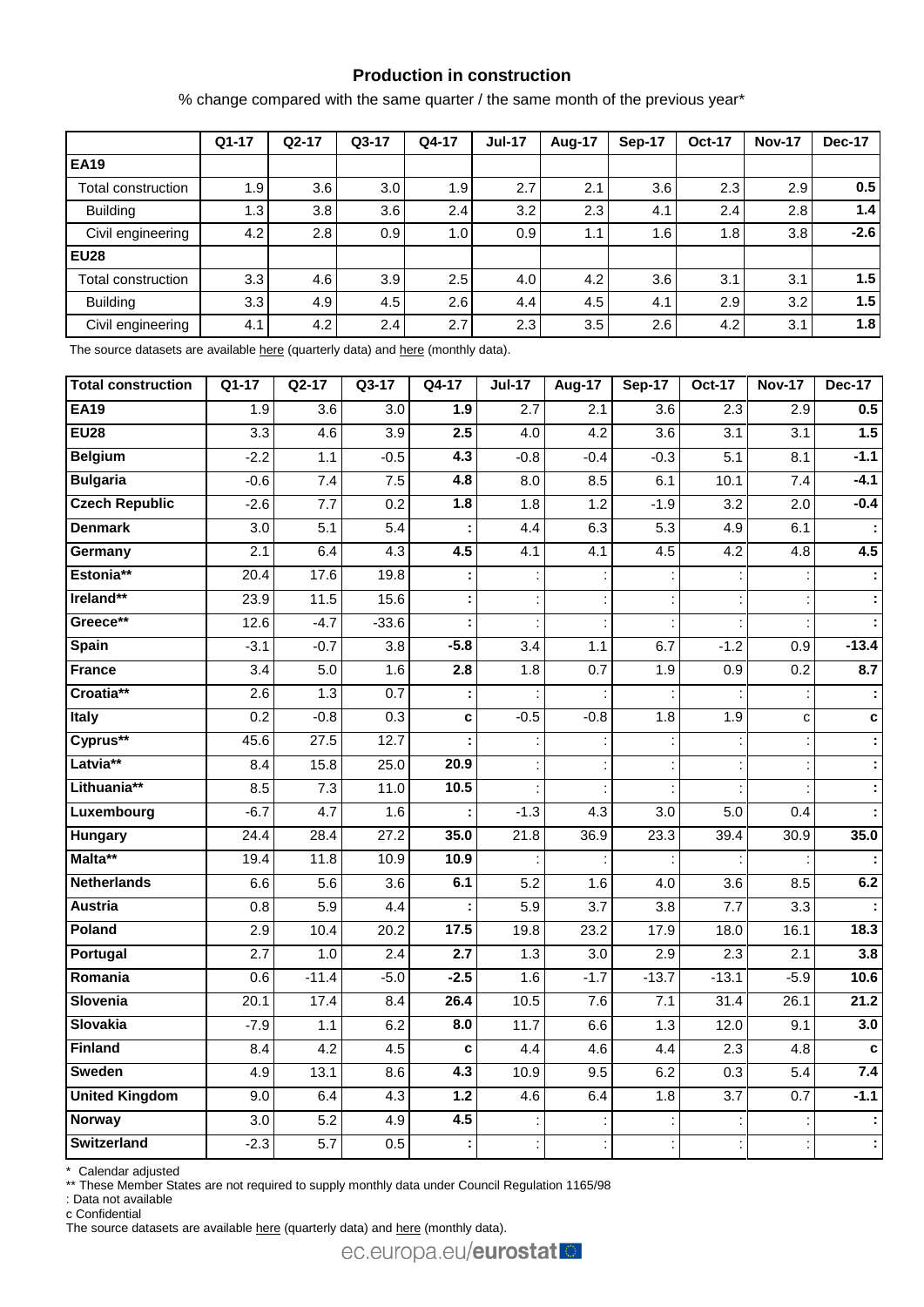## **Monthly indices for production in construction, calendar and seasonally adjusted**

|                       |       |       |       |       |       | (base year 2010) |       |       |       |       |       |       |                   |
|-----------------------|-------|-------|-------|-------|-------|------------------|-------|-------|-------|-------|-------|-------|-------------------|
|                       | 12/16 | 01/17 | 02/17 | 03/17 | 04/17 | 05/17            | 06/17 | 07/17 | 08/17 | 09/17 | 10/17 | 11/17 | 12/17             |
| <b>EA19</b>           | 93.1  | 90.7  | 95.8  | 94.7  | 95.0  | 94.9             | 94.9  | 94.9  | 94.8  | 95.1  | 94.7  | 94.9  | 95.0              |
| <b>EU28</b>           | 98.8  | 97.1  | 100.7 | 100.4 | 100.7 | 100.4            | 100.6 | 100.7 | 100.6 | 100.5 | 100.0 | 100.5 | 101.1             |
| <b>Belgium</b>        | 102.5 | 86.1  | 102.4 | 101.8 | 101.1 | 102.1            | 101.4 | 101.8 | 101.5 | 101.6 | 102.7 | 102.8 | 102.3             |
| <b>Bulgaria</b>       | 81.6  | 80.0  | 84.3  | 85.5  | 85.0  | 88.1             | 88.0  | 88.0  | 87.6  | 87.3  | 89.3  | 87.9  | 85.3              |
| <b>Czech Republic</b> | 89.6  | 87.1  | 87.2  | 89.7  | 91.2  | 91.0             | 91.2  | 88.9  | 88.9  | 87.0  | 89.6  | 90.0  | 89.0              |
| <b>Denmark</b>        | 124.6 | 121.8 | 121.0 | 119.7 | 125.3 | 122.0            | 120.2 | 122.9 | 123.3 | 124.6 | 124.8 | 125.8 |                   |
| Germany               | 107.7 | 105.6 | 115.9 | 116.5 | 117.2 | 116.0            | 115.4 | 115.1 | 114.6 | 115.1 | 113.8 | 114.8 | 112.8             |
| <b>Spain</b>          | 100.1 | 95.2  | 97.6  | 95.8  | 95.9  | 94.8             | 96.5  | 95.8  | 94.8  | 95.3  | 93.5  | 92.8  | 88.7              |
| <b>France</b>         | 86.8  | 86.9  | 91.5  | 87.5  | 90.3  | 89.8             | 89.4  | 89.9  | 90.0  | 90.1  | 90.5  | 90.2  | 94.0              |
| <b>Italy</b>          | 67.8  | 65.5  | 68.4  | 68.9  | 66.2  | 68.0             | 67.0  | 67.1  | 68.5  | 68.0  | 67.7  | c     | с                 |
| Luxembourg            | 103.5 | 87.8  | 99.5  | 99.2  | 100.0 | 102.3            | 101.6 | 100.1 | 100.2 | 101.5 | 102.5 | 101.8 |                   |
| <b>Hungary</b>        | 94.1  | 98.4  | 101.1 | 105.0 | 102.7 | 112.4            | 111.3 | 109.8 | 121.4 | 116.5 | 124.4 | 122.1 | 126.9             |
| <b>Netherlands</b>    | 110.2 | 109.3 | 111.2 | 112.3 | 111.6 | 111.7            | 113.6 | 112.9 | 112.7 | 114.0 | 114.3 | 116.2 | 115.3             |
| Austria               | 105.0 | 102.6 | 107.1 | 106.8 | 107.0 | 109.7            | 108.8 | 108.7 | 108.2 | 108.8 | 111.1 | 109.5 |                   |
| Poland                | 91.1  | 91.7  | 91.3  | 99.9  | 97.8  | 95.2             | 98.2  | 102.1 | 101.1 | 100.3 | 99.9  | 103.9 | 107.1             |
| Portugal              | 51.9  | 53.5  | 53.4  | 52.6  | 52.1  | 52.2             | 52.3  | 52.6  | 52.7  | 52.8  | 52.8  | 52.6  | $\overline{5}3.8$ |
| Romania               | 93.0  | 98.2  | 99.9  | 102.7 | 95.9  | 96.8             | 98.8  | 98.7  | 97.3  | 93.3  | 92.2  | 94.0  | 98.2              |
| Slovenia              | 58.3  | 49.9  | 62.5  | 66.6  | 66.1  | 59.2             | 67.0  | 62.1  | 60.2  | 62.7  | 68.8  | 72.3  | 70.6              |
| Slovakia              | 79.7  | 81.8  | 84.1  | 87.3  | 86.7  | 82.5             | 84.3  | 85.2  | 84.2  | 82.0  | 86.6  | 87.8  | 83.0              |
| <b>Finland</b>        | 117.2 | 124.7 | 120.2 | 120.7 | 122.3 | 122.2            | 120.6 | 121.9 | 123.1 | 123.2 | 122.0 | 124.5 | c                 |
| Sweden                | 114.7 | 115.0 | 115.0 | 113.9 | 123.5 | 118.3            | 120.4 | 126.1 | 116.0 | 119.0 | 115.9 | 119.3 | 123.1             |
| <b>United Kingdom</b> | 120.5 | 120.9 | 120.2 | 121.2 | 120.0 | 120.3            | 120.4 | 119.4 | 120.9 | 119.3 | 118.3 | 118.4 | 120.3             |

The source dataset is availabl[e here.](http://appsso.eurostat.ec.europa.eu/nui/show.do?query=BOOKMARK_DS-069591_QID_47E739CD_UID_-3F171EB0&layout=TIME,C,X,0;GEO,L,Y,0;INDIC_BT,L,Z,0;S_ADJ,L,Z,1;UNIT,L,Z,2;NACE_R2,L,Z,3;INDICATORS,C,Z,4;&zSelection=DS-069591NACE_R2,F;DS-069591INDICATORS,OBS_FLAG;DS-069591S_ADJ,CA;DS-069591INDIC_BT,PROD;DS-069591UNIT,PCH_SM;&rankName1=UNIT_1_2_-1_2&rankName2=INDIC-BT_1_2_-1_2&rankName3=INDICATORS_1_2_-1_2&rankName4=S-ADJ_1_2_-1_2&rankName5=NACE-R2_1_2_1_1&rankName6=TIME_1_0_0_0&rankName7=GEO_1_2_0_1&sortC=ASC_-1_FIRST&rStp=&cStp=&rDCh=&cDCh=&rDM=true&cDM=true&footnes=false&empty=false&wai=false&time_mode=ROLLING&time_most_recent=true&lang=EN&cfo=%23%23%23%2C%23%23%23.%23%23%23)

### **Quarterly indices for production in construction, calendar and seasonally adjusted**

(base year 2010)

|                       | Q1-16             | $Q2-16$            | Q3-16             | Q4-16 | Q1-17             | Q2-17             | $Q3-17$            | Q4-17       |
|-----------------------|-------------------|--------------------|-------------------|-------|-------------------|-------------------|--------------------|-------------|
| <b>EA19</b>           | 92.0              | 91.4               | 92.8              | 92.9  | 93.8              | 95.0              | 94.9               | 94.9        |
| <b>EU28</b>           | 96.1              | 95.7               | 97.0              | 97.8  | 99.2              | 100.3             | 100.3              | 100.3       |
| <b>Belgium</b>        | 99.5              | 99.8               | 100.5             | 100.6 | 96.8              | 101.5             | 101.6              | 102.6       |
| <b>Bulgaria</b>       | 85.3              | 82.2               | 80.8              | 81.1  | 83.3              | 87.0              | 87.6               | 87.5        |
| <b>Czech Republic</b> | 89.5              | 85.1               | 87.7              | 87.7  | 88.0              | 91.1              | 88.3               | 89.5        |
| <b>Denmark</b>        | 117.3             | 116.6              | 117.3             | 120.4 | 120.8             | 122.5             | 123.6              |             |
| Germany               | 110.8             | 109.2              | 109.9             | 108.4 | 112.7             | 116.2             | 114.9              | 113.8       |
| <b>Estonia</b>        | 142.4             | 143.1              | 141.9             | 147.7 | 171.4             | 168.3             | 170.0              |             |
| <b>Ireland</b>        | 114.8             | 127.8              | 128.0             | 130.2 | 138.7             | 142.8             | 151.5              |             |
| Greece                | 45.0              | 49.2               | $\overline{57.1}$ | 55.2  | $\overline{50.7}$ | 46.8              | 38.0               |             |
| Spain                 | 97.5              | 95.4               | 95.9              | 97.2  | 96.2              | 95.7              | 95.3               | 91.7        |
| <b>France</b>         | 85.9              | 85.5               | 88.6              | 88.9  | 88.7              | 89.8              | 90.0               | 91.6        |
| <b>Croatia</b>        | 69.3              | 69.6               | 69.6              | 70.3  | 70.8              | 70.4              | 70.3               |             |
| Italy                 | 67.9              | 67.6               | 67.8              | 67.2  | 67.6              | 67.1              | 67.9               | $\mathbf c$ |
| <b>Cyprus</b>         | 44.8              | 49.2               | 53.3              | 56.9  | 63.9              | 62.5              | 60.9               |             |
| Latvia                | 122.0             | $\overline{121.0}$ | 119.7             | 127.3 | 132.4             | 139.8             | 148.4              | 153.6       |
| Lithuania             | 130.2             | 131.8              | 132.9             | 139.7 | 142.9             | 144.4             | $\overline{147.2}$ | 150.9       |
| Luxembourg            | 101.8             | 96.5               | 99.1              | 100.6 | 95.5              | 101.3             | 100.6              |             |
| Hungary               | 82.6              | 84.8               | 91.2              | 92.3  | 101.5             | 108.8             | 115.9              | 124.5       |
| <b>Malta</b>          | 110.9             | 126.9              | 127.9             | 128.8 | 132.4             | 141.9             | 141.8              | 142.8       |
| <b>Netherlands</b>    | 104.2             | 105.2              | 108.6             | 109.5 | 111.0             | 112.3             | 113.2              | 115.3       |
| <b>Austria</b>        | 105.0             | 102.4              | 103.5             | 104.4 | 105.5             | 108.5             | 108.6              |             |
| Poland                | 93.2              | 88.6               | 85.0              | 87.7  | 94.3              | 97.1              | 101.2              | 103.6       |
| Portugal              | 51.9              | $\overline{51.7}$  | $\overline{51.4}$ | 51.7  | 53.2              | $\overline{52.2}$ | $\overline{52.7}$  | 53.0        |
| Romania               | 106.1             | 109.5              | 104.6             | 97.7  | 100.3             | 97.2              | 96.4               | 94.8        |
| Slovenia              | $\overline{51.3}$ | 54.6               | 56.7              | 56.1  | 59.7              | 64.1              | 61.7               | 70.6        |
| <b>Slovakia</b>       | 89.6              | 83.9               | 77.8              | 78.3  | 84.4              | 84.5              | 83.8               | 85.8        |
| <b>Finland</b>        | 112.6             | 116.8              | 117.2             | 118.1 | 121.9             | 121.7             | 122.7              | C           |
| <b>Sweden</b>         | 109.4             | 106.7              | 110.5             | 114.5 | 114.6             | 120.7             | 120.4              | 119.4       |
| <b>United Kingdom</b> | 111.2             | 113.0              | 114.4             | 118.0 | 120.8             | 120.2             | 119.9              | 119.0       |
| <b>Norway</b>         | 129.4             | 127.6              | 129.1             | 132.0 | 133.1             | 134.4             | 135.6              | 137.8       |
| <b>Switzerland</b>    | 101.2             | 99.6               | 102.2             | 100.3 | 101.9             | 101.6             | 101.2              | ÷           |

: Data not available

c Confidential

The source dataset is availabl[e here.](http://appsso.eurostat.ec.europa.eu/nui/show.do?query=BOOKMARK_DS-069621_QID_38FDA4CE_UID_-3F171EB0&layout=TIME,C,X,0;GEO,L,Y,0;INDIC_BT,L,Z,0;NACE_R2,L,Z,1;S_ADJ,L,Z,2;UNIT,L,Z,3;INDICATORS,C,Z,4;&zSelection=DS-069621UNIT,I10;DS-069621S_ADJ,CA;DS-069621NACE_R2,F;DS-069621INDICATORS,OBS_FLAG;DS-069621INDIC_BT,PROD;&rankName1=UNIT_1_2_-1_2&rankName2=INDIC-BT_1_2_-1_2&rankName3=INDICATORS_1_2_-1_2&rankName4=S-ADJ_1_2_-1_2&rankName5=NACE-R2_1_2_-1_2&rankName6=TIME_1_0_0_0&rankName7=GEO_1_2_0_1&sortC=ASC_-1_FIRST&rStp=&cStp=&rDCh=&cDCh=&rDM=true&cDM=true&footnes=false&empty=false&wai=false&time_mode=ROLLING&time_most_recent=true&lang=EN&cfo=%23%23%23%2C%23%23%23.%23%23%23)